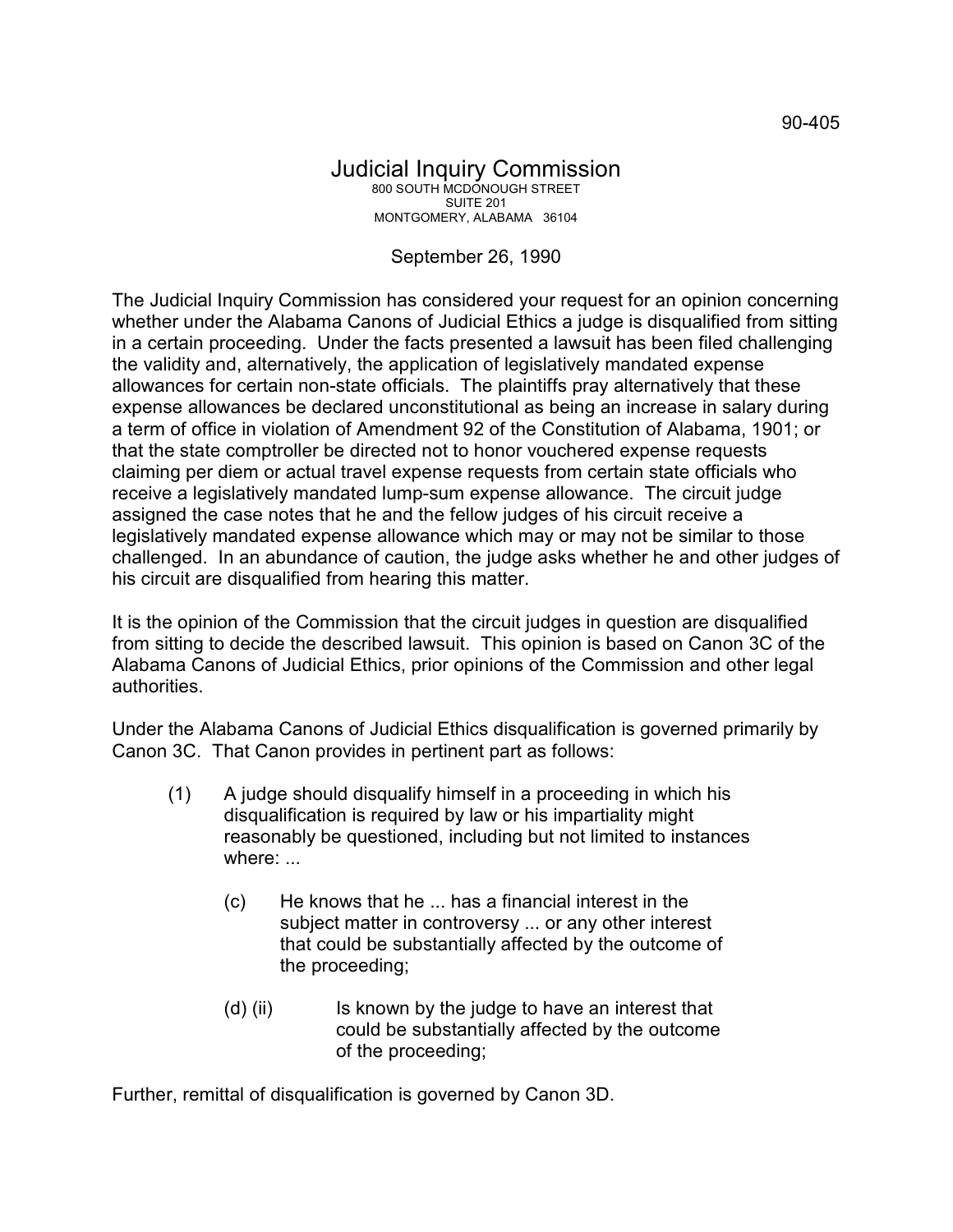90-405 Page 2

> D. A judge disqualified by the terms of Canon 3C(l)(c) or Canon 3C(l)(d) may, instead of withdrawing from the proceeding, disclose in the record the basis of his disqualification. If based on such disclosure, the parties and lawyers, independently of the judge's participation, all agree in writing that the judge's relationship is immaterial or that his financial interest is insubstantial, the judge is no longer disqualified, and may participate in the proceeding. The agreement signed by all parties and lawyers shall be incorporated in the record of the proceeding.

The Commission has previously found that judicial disqualification must be determined on a case-by-case basis and that a judge must himself examine the facts before him to initially determine the existence of disqualifying facts. See e.g., advisory opinion 83- 176. Further, in applying these Canons, the Supreme Court of Alabama has found that the test to be used in making this determination is whether "a person of ordinary prudence in the judge's position knowing all of the facts known to the judge finds that there is a reasonable basis for questioning the judge's impartiality." In re Sheffield, 465 So.2d 350 (Ala. 1984). In that same decision, the court recognized that the "person of ordinary prudence" could be members of the public, parties or counsel. We note further that in an Alabama case the United States Supreme Court has held that a party's right to due process under the Fourteenth Amendment of the United States Constitution is violated where a judge who has a direct, personal, substantial and pecuniary interest in a decision sits in issuing that decision. Aetna Life Insurance Co. v. Lavoie, 475 U.S. 813, 89 L.Ed, 2d 823, 106 S.Ct 1580 (1985). In that case, the judge was not a party to the proceeding before the court but was a party to a proceeding in another court. The judge's interest as raised in the second proceeding stood to be substantially affected by the matter pending before the judge. The Canons of Judicial Ethics, which are designed to promote confidence in the judicial integrity and independence, must be construed in light of this decision.

The matter in controversy here initially appears to involve two issues. The first issue is whether certain lump-sum expense allowances constitute an increase in salary in violation of Amendment 92. The expense allowances in question are provided for certain non-judicial state officers. This part of the controversy could not affect the judge's expense allowance since judicial officers through Amendment 328 are exempt from the provisions of Amendment 92 .

The second and more problematic issue before the court appears to be whether the named non-judicial officers, who receive certain specific statutory lump-sum expense allowances, may also receive the state allowance for per diem and actual expenses provided by general statute for all state employees and public officials. It is this issue which is of most concern to the trial judge since he and his fellow judges of the circuit